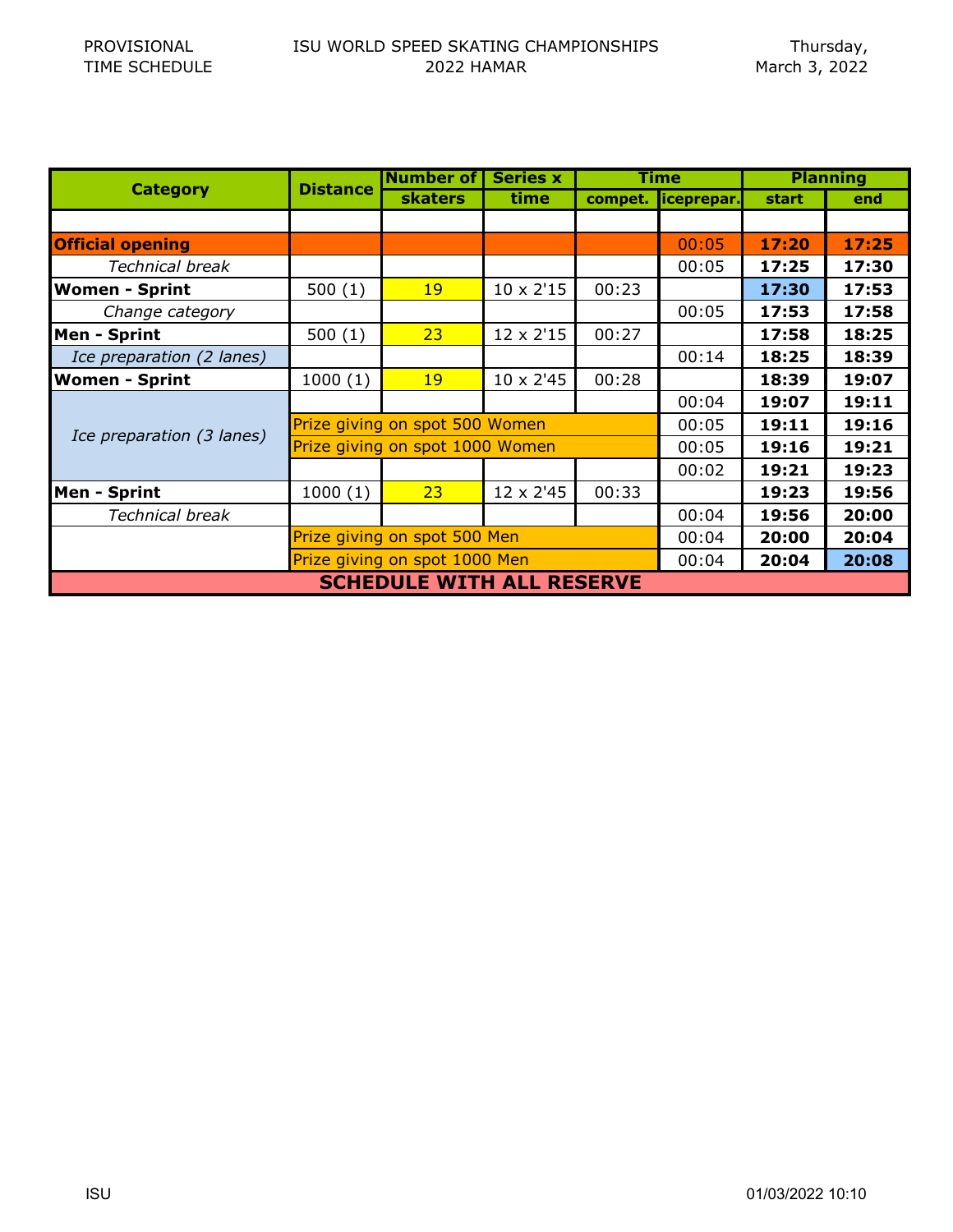| <b>Category</b>                                                                                                                                                        | <b>Distance</b>                 | <b>Number of</b><br><b>Series x</b> |                  | <b>Time</b> | <b>Planning</b> |       |       |
|------------------------------------------------------------------------------------------------------------------------------------------------------------------------|---------------------------------|-------------------------------------|------------------|-------------|-----------------|-------|-------|
|                                                                                                                                                                        |                                 | <b>skaters</b>                      | time             | compet.     | liceprepar.     | start | end   |
|                                                                                                                                                                        |                                 |                                     |                  |             |                 |       |       |
| <b>Women - Sprint</b>                                                                                                                                                  | 500(1)                          | 19                                  | 10 x 2'15        | 00:23       |                 | 17:30 | 17:53 |
| Change category                                                                                                                                                        |                                 |                                     |                  |             | 00:05           | 17:53 | 17:58 |
| Men - Sprint                                                                                                                                                           | 500 $(1)$                       | 23                                  | 12 x 2'15        | 00:27       |                 | 17:58 | 18:25 |
| Ice preparation (2 lanes)                                                                                                                                              |                                 |                                     |                  |             | 00:14           | 18:25 | 18:39 |
| <b>Women - Sprint</b>                                                                                                                                                  | 1000(1)                         | 19                                  | 10 x 2'45        | 00:28       |                 | 18:39 | 19:07 |
|                                                                                                                                                                        |                                 |                                     |                  |             | 00:04           | 19:07 | 19:11 |
|                                                                                                                                                                        | Prize giving on spot 500 Women  |                                     |                  |             | 00:05           | 19:11 | 19:16 |
| Ice preparation (3 lanes)                                                                                                                                              | Prize giving on spot 1000 Women |                                     |                  |             | 00:05           | 19:16 | 19:21 |
|                                                                                                                                                                        |                                 |                                     |                  |             | 00:02           | 19:21 | 19:23 |
| Men - Sprint                                                                                                                                                           | 1000(1)                         | 23                                  | $12 \times 2'45$ | 00:33       |                 | 19:23 | 19:56 |
| Technical break                                                                                                                                                        |                                 |                                     |                  |             | 00:04           | 19:56 | 20:00 |
|                                                                                                                                                                        | Prize giving on spot 500 Men    |                                     |                  |             | 00:04           | 20:00 | 20:04 |
| Prize giving on spot 1000 Men<br><b>Medal Ceremony Women Sprint Combination</b><br><b>Medal Ceremony Men Sprint Combination</b><br>Lap of Honor World Sprint Champions |                                 |                                     |                  |             | 00:04           | 20:04 | 20:08 |
|                                                                                                                                                                        |                                 |                                     |                  |             | 00:10           | 20:08 | 20:18 |
|                                                                                                                                                                        |                                 |                                     |                  |             | 00:10           | 20:18 | 20:28 |
|                                                                                                                                                                        |                                 |                                     |                  |             | 00:07           | 20:28 | 20:35 |
| <b>SCHEDULE WITH ALL RESERVE</b>                                                                                                                                       |                                 |                                     |                  |             |                 |       |       |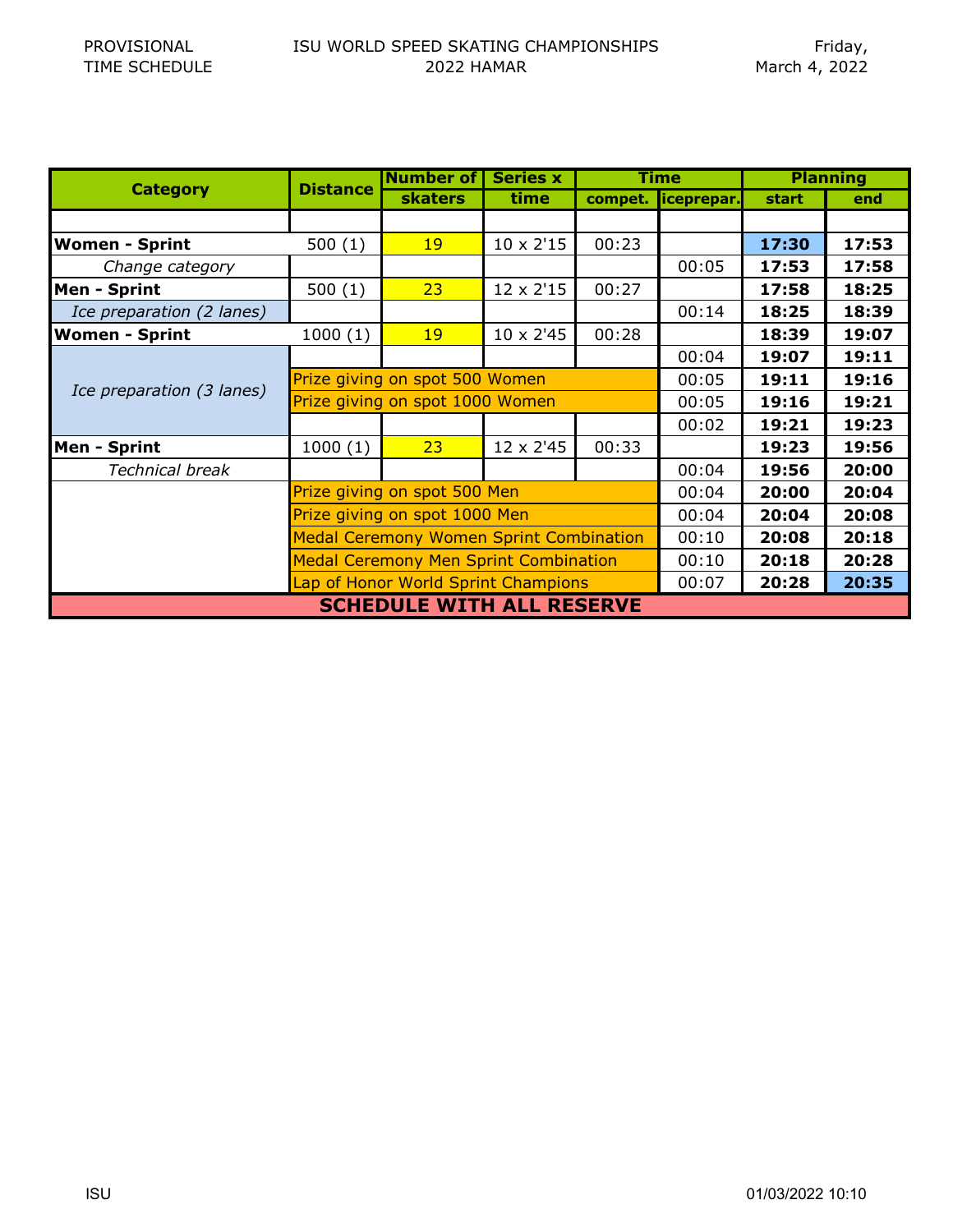|                                          | <b>Distance</b>                               | Number of<br><b>Series x</b> |                 | <b>Time</b> |            | <b>Planning</b> |       |  |
|------------------------------------------|-----------------------------------------------|------------------------------|-----------------|-------------|------------|-----------------|-------|--|
| <b>Category</b>                          |                                               | <b>skaters</b>               | time            | compet.     | iceprepar. | start           | end   |  |
|                                          |                                               |                              |                 |             |            |                 |       |  |
| <b>Women - Allround</b>                  | 500                                           | 18                           | $9 \times 2'15$ | 00:21       |            | 14:00           | 14:21 |  |
| Change category                          |                                               |                              |                 |             | 00:05      | 14:21           | 14:26 |  |
| Men - Allround                           | 500                                           | 20                           | 10 x 2'15       | 00:23       |            | 14:26           | 14:49 |  |
| Ice preparation (3 lanes)                |                                               |                              |                 |             | 00:16      | 14:49           | 15:05 |  |
| <b>Women - Allround</b>                  | 3'000                                         | 18                           | $9 \times 5'30$ | 00:50       |            | 15:05           | 15:55 |  |
|                                          |                                               |                              |                 |             | 00:04      | 15:55           | 15:59 |  |
| Ice preparation (2 lanes)                | Prize giving on spot 500 Women and 3000 Women | 00:05                        | 15:59           | 16:04       |            |                 |       |  |
|                                          |                                               |                              |                 |             | 00:05      | 16:04           | 16:09 |  |
| Men - Allround                           | 5'000                                         | 10                           | $5 \times 8'00$ | 00:40       |            | 16:09           | 16:49 |  |
| Ice preparation (2 lanes)                |                                               |                              |                 |             | 00:14      | 16:49           | 17:03 |  |
| Men - Allround                           | 5'000                                         | 10                           | $5 \times 8'00$ | 00:40       |            | 17:03           | 17:43 |  |
| Ice preparation (2 lanes)                |                                               |                              |                 |             | 00:04      | 17:43           | 17:47 |  |
|                                          | Prize giving on spot 500 Men and 5000 Men     |                              |                 |             | 00:05      | 17:47           | 17:52 |  |
|                                          |                                               |                              |                 |             | 00:05      | 17:52           | 17:57 |  |
| <b>Team Sprint Women</b>                 | <b>TS</b>                                     | 3                            | $2 \times 3'00$ | 00:06       |            | 17:57           | 18:03 |  |
| Change category                          |                                               |                              |                 |             | 00:05      | 18:03           | 18:08 |  |
| <b>Team Sprint Men</b>                   | <b>TS</b>                                     | 5 <sup>1</sup>               | $3 \times 3'00$ | 00:09       |            | 18:08           | 18:17 |  |
|                                          | <b>Medal Ceremony Women Team Sprint</b>       |                              |                 |             | 00:10      | 18:17           | 18:27 |  |
|                                          | <b>Medal Ceremony Men Team Sprint</b>         |                              |                 |             | 00:10      | 18:27           | 18:37 |  |
| Lap of Honor World Team Sprint Champions |                                               |                              |                 |             | 00:08      | 18:37           | 18:45 |  |
|                                          | <b>SCHEDULE WITH ALL RESERVE</b>              |                              |                 |             |            |                 |       |  |